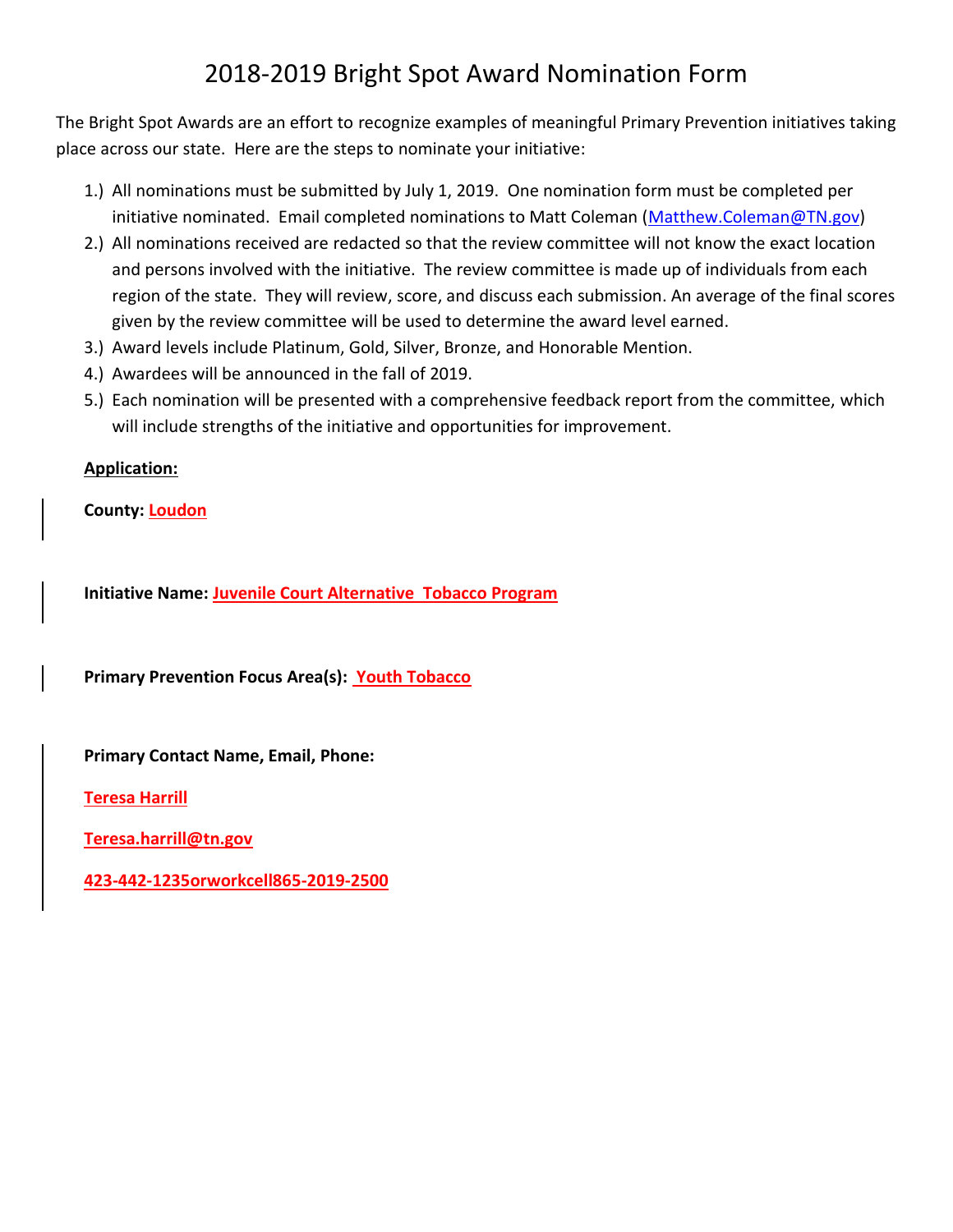### **Bright Spot Award Questions**

#### **Please explain why you think this initiative should be considered for the TDH Bright Spot Awards.**

(150 words max); (10 points available) The Loudon County Juvenile Court Alternative Tobacco Program should be considered for a TDH Bright Spot Award due to the impact it is having on so many youth in Loudon County. The Tobacco Program offers those students that are cited for a violation of School Policy for having or using Tobacco Products on school grounds, including e-cigarettes /vaping, an alternative to going through the Juvenile Court System. When school SRO Officers gives a student a citation they are required to take the 6 week Tobacco Class. A certificate is given to each student upon completion that must be presented to the Juvenile Justice Director and Judge. The Juvenile Tobacco Classes meets one hour per week for 6 weeks. "Project Connect" an interactive Tobacco Curriculum is used. During the 2018-19 School Year 9 sessions, each session being 6 weeks, saw a total of 139 students receiving intense Tobacco Education.

**Why is this initiative important to your community? Is this initiative contributing to a policy, systems, and/or environmental change<sup>1</sup> in the community?** (300 words max); (75 points available)

**The Loudon County Juvenile Court Tobacco Program is very important to the Loudon County/Lenoir City Community because it is giving middle and high school student's important facts about tobacco,nicotine,juuls, e**cigarettes,vaping,habits,triggers,etc. The Tobacco Program is giving students the tools to be tobacco free and make healthy choice. The classes explore why they have chosen to use tobacco and what they can do to quit. The classes also provide students with a safe place to talk about "why" they make unhealthy decisions. The classes have uncovered many other underlying issues with students, such as drugs and truancy. The classes have also revealed students in family situations that need to be addressed. Working with Juvenile Justice Director, Coordinated School Health and Guidance Counselors many students have been helped over the last 5 years. The Nursing Supervisor attends the classes and is available to talk with the students about other health issues. Without the Tobacco Program students would have been put into the Juvenile Justice Systems and would not have received the help they needed. This program is contributing to the Loudon County Department of Education and Lenoir City Department of Education School Policy that states; No Tobacco Products are allowed on school property. This program serves the Loudon County Schools and Lenoir City Schools. This is a unique situation in that both schools systems work hand in hand on this program. Coordinated School Health Coordinators assist the LCHD Health Educator as well as the LCHD Nursing Supervisor. Classes are held after school from 4:15 till 5:15, and 5:30 to 6:30, this school year due to the number of students classes were held 2 days. This program also serves as a PPI for the LCHD.

l

 $^{1}$  Policy, systems and environmental change is a way of modifying the environment to make healthy choices practical and available to all community members. By changing laws and shaping physical landscapes, a big impact can be made with little time and resources. By changing policies, systems and/or environments, communities can help tackle health issues like obesity, diabetes, cancer and other chronic diseases [\(http://www.cookcountypublichealth.org/files/CPPW/PSE%20Change.pdf\)](http://www.cookcountypublichealth.org/files/CPPW/PSE%20Change.pdf)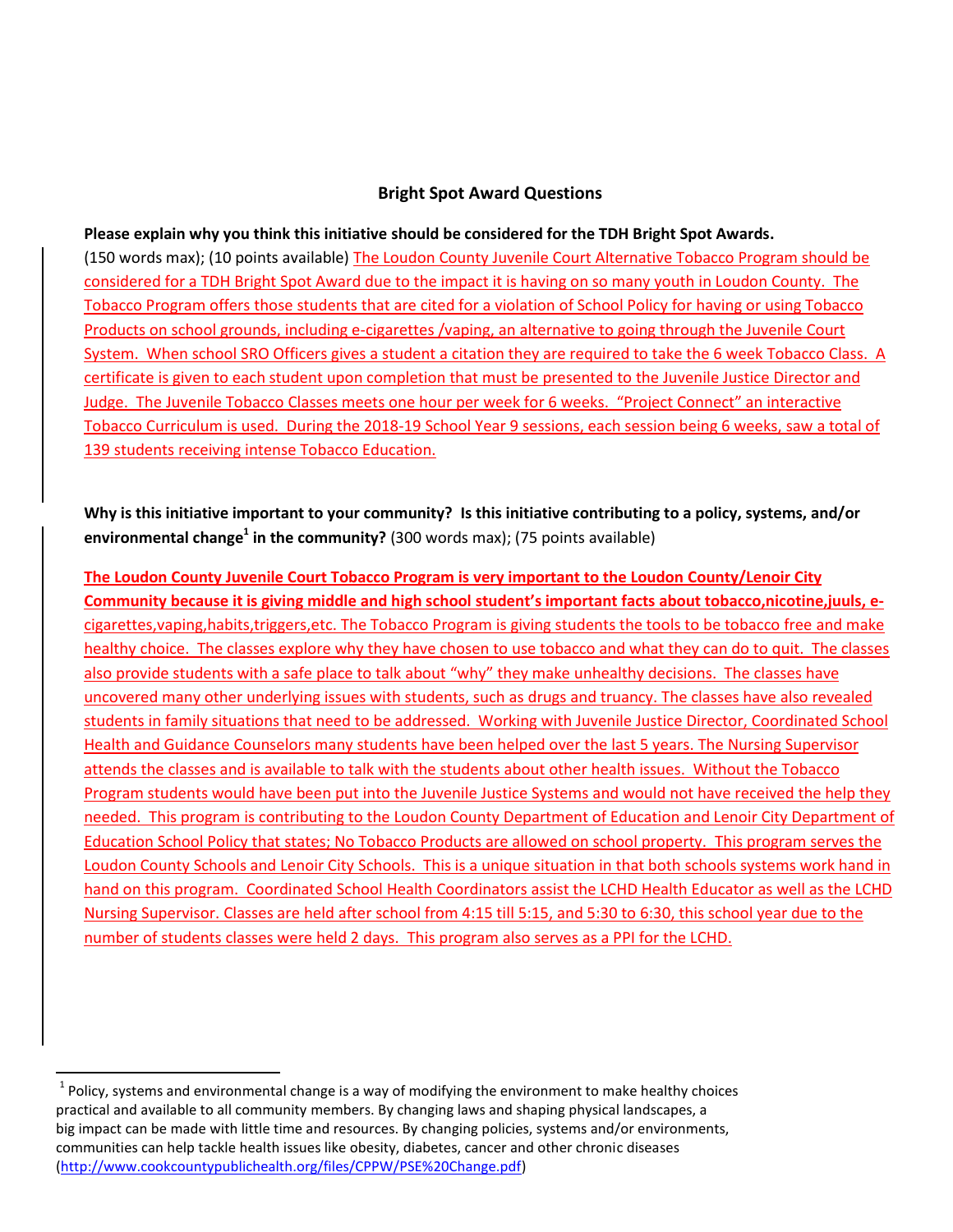**What are the SMART objective goals and major purpose(s) of this initiative? (SMART objectives are Specific, Measurable, Attainable, Relevant, and Time Bound. Example: By May 2019; all soft drink machines in Lauderdale County Schools will be turned off during the school day, per school board policy.)** (300 words max); (10 points available) The Smart objective of the Loudon County Juvenile Court Tobacco Program is; By May 2019 to reduce the number of students that are using any form of tobacco as well as provide them with information on juuls, ecigarettes and vaping. This can be measured by the number of students that receive citations from the SRO Officers, the number of students attending the Tobacco Classes and the number of repeats (students that have attended or be cited previously) Loudon County 2016 Tobacco Use Survey results suggest 5.8% of 8th graders reporting as smokers reflecting a 7.0% improvement from 2013-2015, which was 12.8%.

**The main purpose of this Tobacco Program is to utilize the opportunity of the students violating school policy by giving them an alternative to Juvenile Court by educating them about the unhealthy choice they have made. The classes this past school year saw the majority of the students receiving citations for JUULING. It was amazing to watch their faces when the Health Educator gives them the facts of how one JUUL POD is equal to 200 cigarettes; it's very obvious the students have no idea what harm they are doing to their bodies.**

**What is the annual budget and funding source for this initiative? If no funding is available, how have you implemented or sustained the initiative?** (150 words max); (5 points available)

**No annual budget. The funding for the Tobacco Program is minimal, if any. The workbooks the students use are provided by the Project Connect Curriculum. Any material the Health Educator uses is supplies that are available at the Loudon County Health Department.** 

**Have community partners helped with the initiative? What are the roles of these partners?** (300 words max); (20 points available) **The community partners are a valuable asset to the Tobacco Program and the program would not be a success if were not for them.** 

#### **The community partners include;**

 **1) SRO (School Resource Officers) in Loudon County and Lenoir City Schools. All SRO Officer are aware and know the importance of making sure students follow the policy of no tobacco products on school property. They are responsible for writing the citations.**

**2) Juvenile Just Center Director. The Director is responsible for gathering the citations from the SRO Officers and contacting the LCHD Health Educator with information on the students that will be taking the classes. Together they set up the schedule for the Tobacco Class. The Juvenile Justice Director also is responsible for making sure the judge is aware the students appear and show their certificate of completion. The Director also investigates any other issue that might come up in the class.**

**3) Coordinate School Health (Loudon and Lenoir City). The classes are held centrally located in the county at the Coordinated School Office. The Coordinator attends each class with the LCHD Health Educator and acts as a liaison between the class and the school guidance counselor's in the schools the students attend.**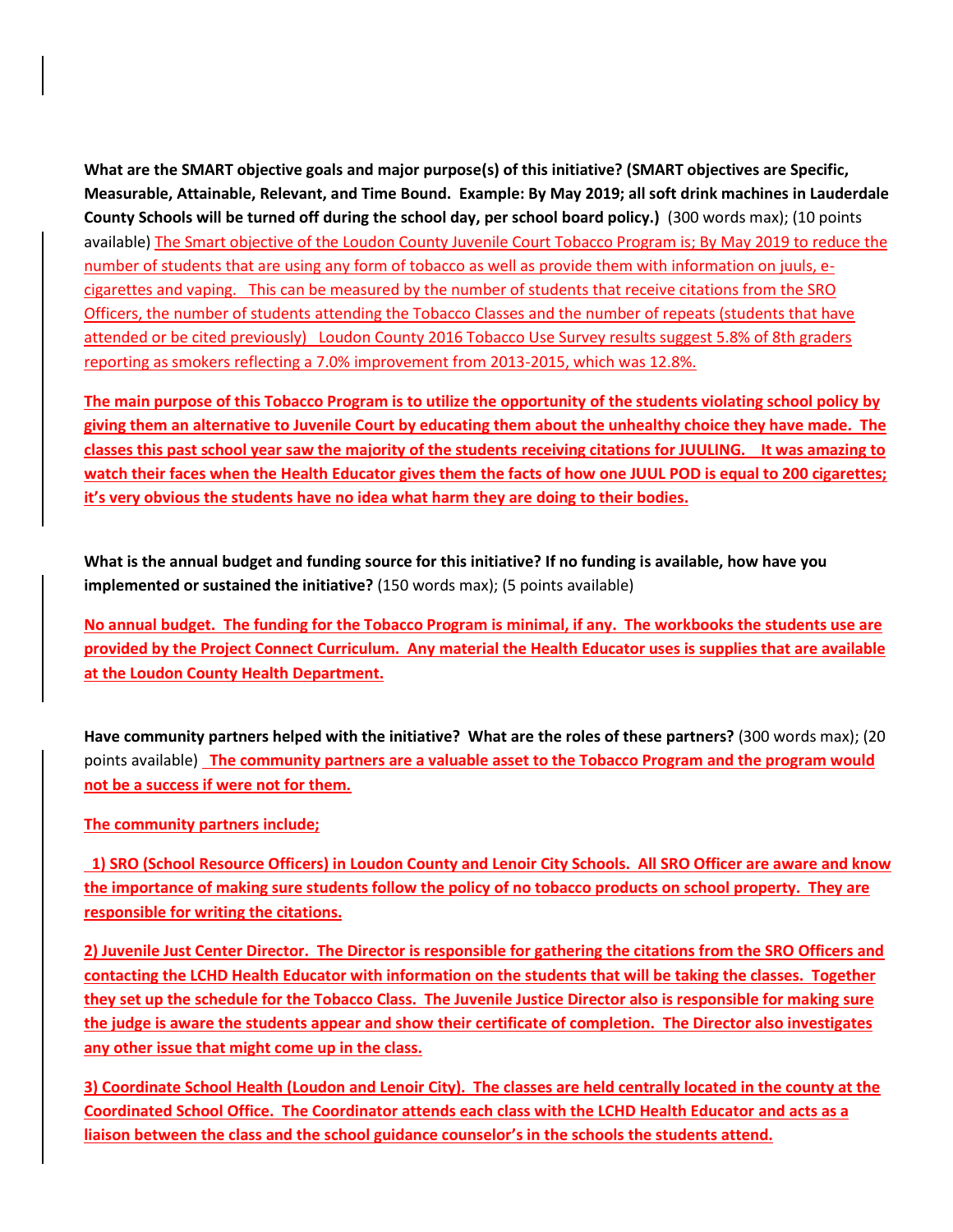**Describe your staff's involvement, including the interdisciplinary team approach taken with this initiative? Begin with the planning process; explain staff roles in planning and implementing the initiative. Discuss how you foster creative scheduling so that clinical staff can lend their expertise?** (350 words max); (20 points available)

**The Loudon County Juvenile Tobacco Program is a LCHD PPI.** The planning process actually began in 2014 and has worked very efficiently in the last 5 years. A PPI Youth Tobacco Team was formed among LCHD Staff when we first received the Tobacco Settlement funds. The initial planning involved Coordinated School Health, Juvenile Justice Director, LCHD Health Educator and Loudon County Health Director. It was determined the best time for the classes were afterschool but enough time had to be allowed for the students to travel from the Greenback area to Lenoir City where the classes were to be held. It was decided that classes would start at 4:15pm. This worked well for the LCHD Saff. The LCHD only has 12 full time staff members and with classes to start within 15 minutes of the end of the workday has made scheduling much easier than if it been in the middle of the day.

**The LCHD Health Educator has been trained in the "Project Connect" Curriculum.** This is an excellent curriculum; it offers each class an interactive lesson with students.

**The Health Educator will goes over the lessons with the staff member that will be attending, the staff member is responsible for making sure copies and supplies are ready.**

The Nurses, Nursing Supervisors and PHOAs rotate classes. This schedule is set when a new Session (1 X per week for 6 weeks) begin. PHOAs assist at the first classes assisting with check in and paper work they have to fill out.

The nursing staff provides health information on several classes as well as providing the students on HPV Vaccine as well as other health department services.

**In what way is this initiative especially innovative? How is this initiative different from other similar programs? Is there a specific idea tested with this approach? Is this work informed by relevant literature or research studies?**  (400 words max); (20 points available)The Loudon County Juvenile Tobacco Program is especially innovative because it's utilizing an Educational Opportunity to provide education on the harmful effects of tobacco products/ nicotine rather than the student go to Juvenile Court and receive no information. The Tobacco Program can also catch a student in the early years and hopefully stop the habit. This past school year an eleven year old was caught juuling. He had no idea of the harmful effects of this device. Also, parents still have control and can influence the behavior. During this past school year session's parents were very appreciative of the classes and made sure their child attended and was on time. The Juvenile Tobacco Program is also especially innovative because of the commitment of the community partners. The program has been going for 5 years and there are no plans for it to end. The Juvenile Justice Center Director has stated, "This is the best program we have ever had" It's making a difference in the lives of our young people. "Project Connect" is an excellent curriculum; it's a nicotine cessation and reduction program specifically for adolescents. Project Connect was develop through the review of numerous adolescent tobacco cessation programs, research on behavior change theory and positive youth development approaches and by utilizing prevent and intervention models intended to address other risk behaviors. The development of this program was guided by feedback from adolescent cessation group facilitators and cessation program participants. It was designed to motivate participants not only to participate in the program but also to ultimately make more positive choices including changing their nicotine use, attitudes and behaviors. The curriculum also includes a personal workbook for each student. Students keep a journal in regards to their nicotine use; they set goals, discuss challenges and celebrate successes. Each lesson provides some interactive activities with hands on learning.